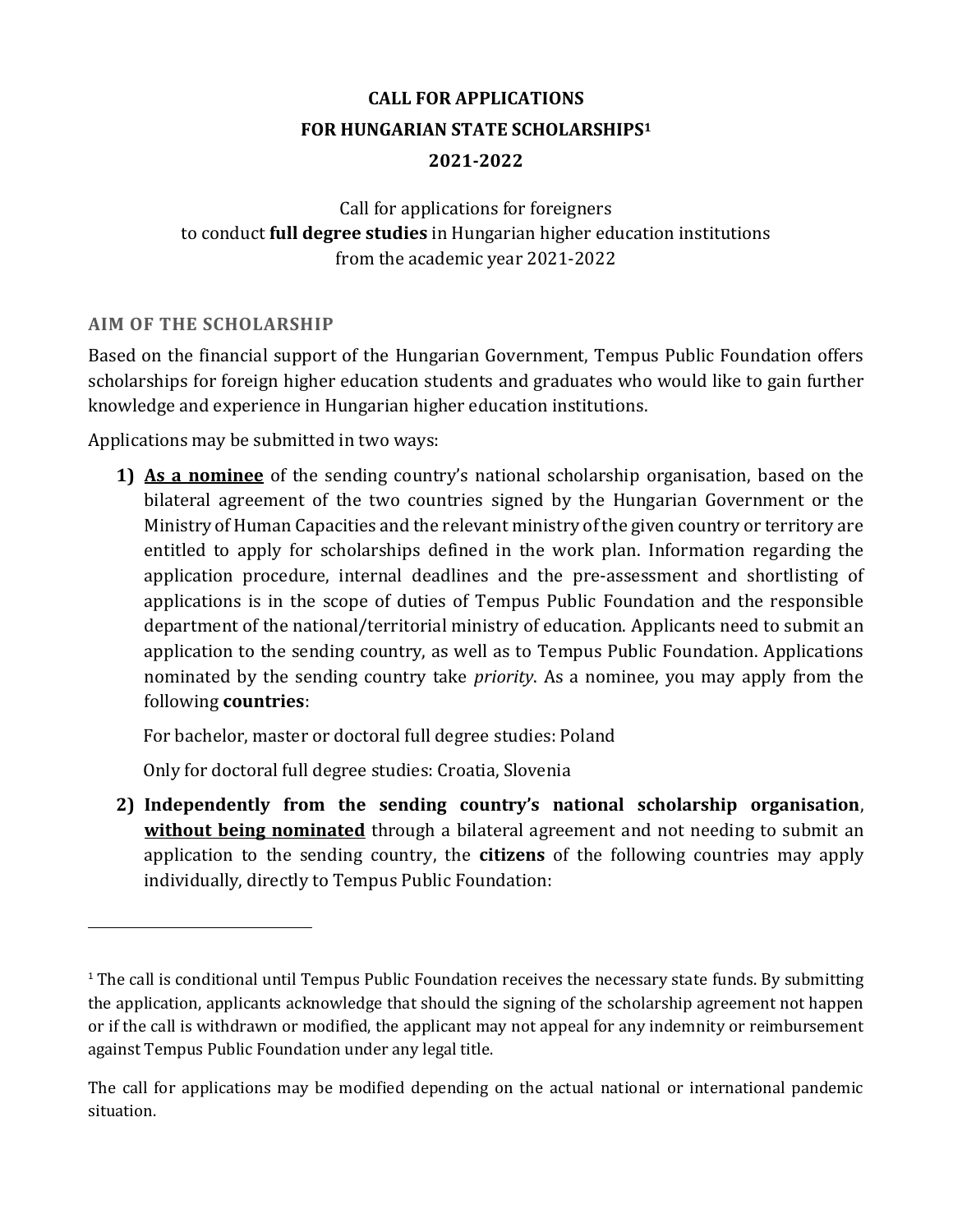For full bachelor, master or doctoral studies: Austria, Belgium, Bulgaria, Canada, Croatia, Cyprus, Czech Republic, Estonia, Finland, France, Germany, Greece, Iceland, Ireland, Italy, Latvia, Lithuania, Luxembourg, Norway, the Netherlands, Poland, Portugal, Romania, Slovakia, Slovenia, Spain, Switzerland, Sweeden, UK, USA.

# **SCHOLARSHIP TYPES**

Applicants for full degree bachelor, master and doctoral studies can only apply for programs **held in Hungarian language** (except for art studies where studies in English is possible). The tuition fee is covered by the Hungarian state.

In case applicants do not have a B2-level Hungarian knowledge, applicants for **master** or **doctoral full degree studies** are eligible to attend a one-year-long **Hungarian language preparatory course** preceding the studies. Applications for preparatory courses need to be done individually, independently from Tempus Public Foundation.

In case a prospective full degree scholarship holder takes part in a preparatory course and starts it from the academic year 2021-2022, he or she can start the full degree studies from the academic year 2022-2023. The status for full degree studies will take effect upon a successful preparatory course final exam. The preparatory course final exam certificate needs to be submitted via e-mail to Tempus Public Foundation's contact person responsible for the country of origin.

The request for a preparatory course needs to be indicated in Tempus Public Foundation's online application system. During the preparatory course at a higher education institution, a scholarship will be paid, and a dormitory placement is possible depending on the capacity of the host institution. These are provided by the host institution.

# **ELIGIBILITY**

**For bachelor or master studies** applications may be submitted according to the conditions stipulated in the bilateral state agreement. A successful entrance exam at the receiving institution is a precondition to being granted by the scholarship.

**For doctoral studies** applicants must hold a master's degree. A successful entrance exam at the Hungarian doctoral school is a precondition to being granted by the scholarship.

The following are not entitled to apply:

- **Foreign citizens with an immigration/ settlement permit or in the course of applying for** such a permit in Hungary
- Dual (Hungarian-Foreign) citizens
- **Foreign citizens with permanent residence in Hungary**
- **Foreign citizens employed by the Hungarian Labour Law.**

### **AGE LIMIT FOR APPLICANTS**

Applicants must be over 18 at the time of submitting the application. There is no age limit.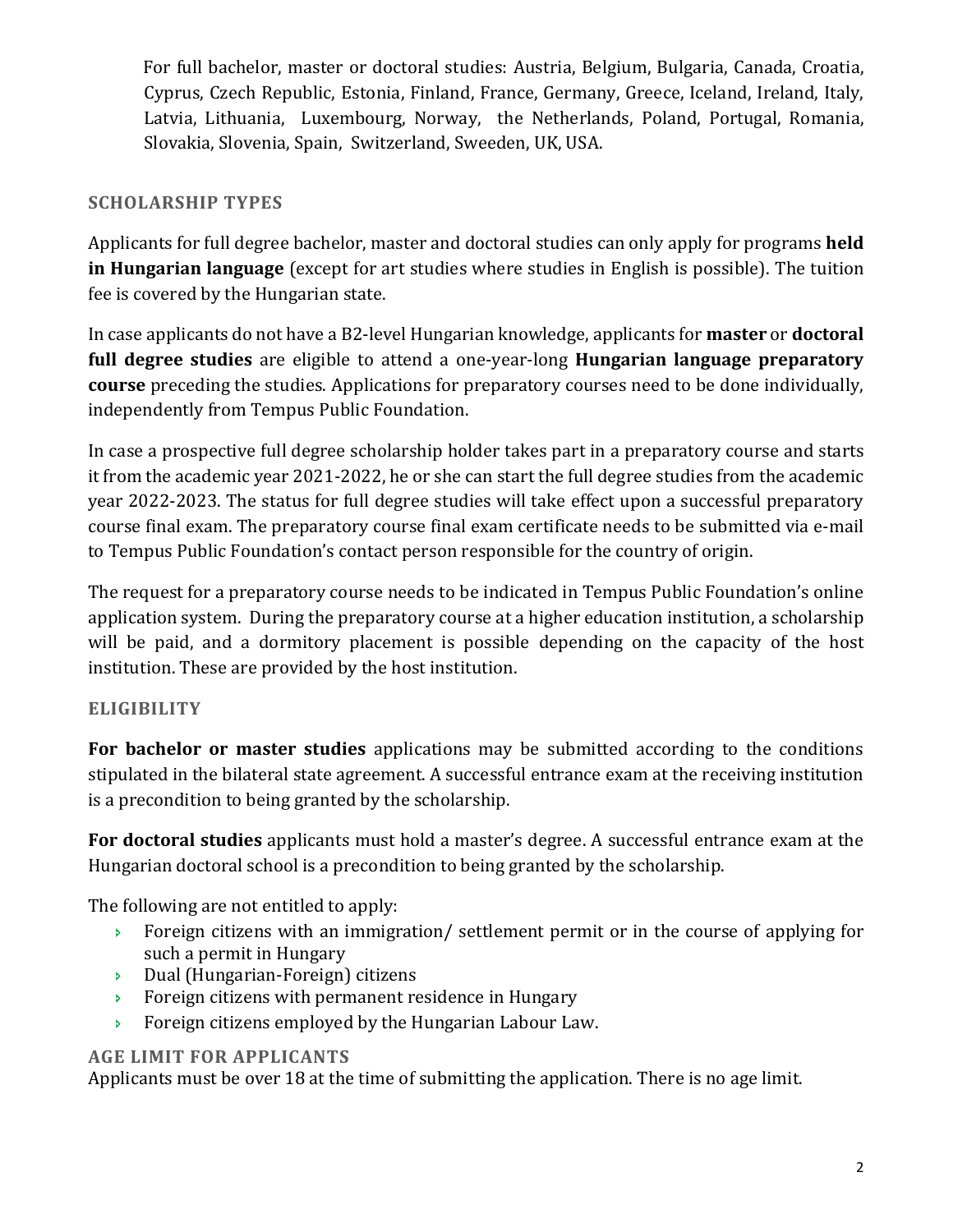# **FURTHER IMPORTANT INFORMATION**

Scholarships offered by Tempus Public Foundation allow for studies in any field of arts or sciences at an accredited Hungarian state- or church-owned, as well as foundation-supported (law Nftv. 117/C) higher education institution.

**At most one application can be submitted (in case of several applications, the last one will be considered as valid).** Students may submit at most one more application for summer courses that need to take place before the start of the full degree studies. Maximum two applications can be granted in case they do not overlap in time and if the budgetary allocations make it possible.

Scholarship-holders must stay in Hungary during the entire period of their studies, excluding school and public holidays.

During the full degree study period the scholarship holder cannot be granted a scholarship abroad.

# **SUBMITTING THE APPLICATION**

Applicants should submit their applications **in the online system** of Tempus Public Foundation [\(https://scholarship.hu/\)](https://scholarship.hu/) in the following way:

- **Register** online with a user ID and password.
- After registration, **fill in the CV and attach the applications documents** under 'Documents to be submitted'.
- For the application, a **technical online application guide** can be found on our webpage [\(https://tka.hu/international-programmes/4133/information-for-applicants\)](https://tka.hu/international-programmes/4133/information-for-applicants).

### **Please note that we can only accept complete applications submitted before the deadline through the online system. Applications submitted via post or e-mail will not be accepted.**

Before starting the online procedure please read our **Online Application Guide** carefully and do not wait until the last few days to apply.

### **Deadline: 25th February 2021, Thursday, 11 pm CET**

(closure of the online application system)

### **Please keep your USER ID and PASSWORD used for registration as you will need them later on.**

### **In case of several applications, the last one will be considered as valid.**

Note: Applicants applying under the bilateral agreement system should submit their applications and required documents to the organization responsible for scholarships in the sending country, too. These scholarship offices or responsible ministries work with individual deadlines. Applicants are advised to contact the responsible organisation of their sending country as soon as possible so that it can officially review, rank and nominate the applications to Tempus Public Foundation.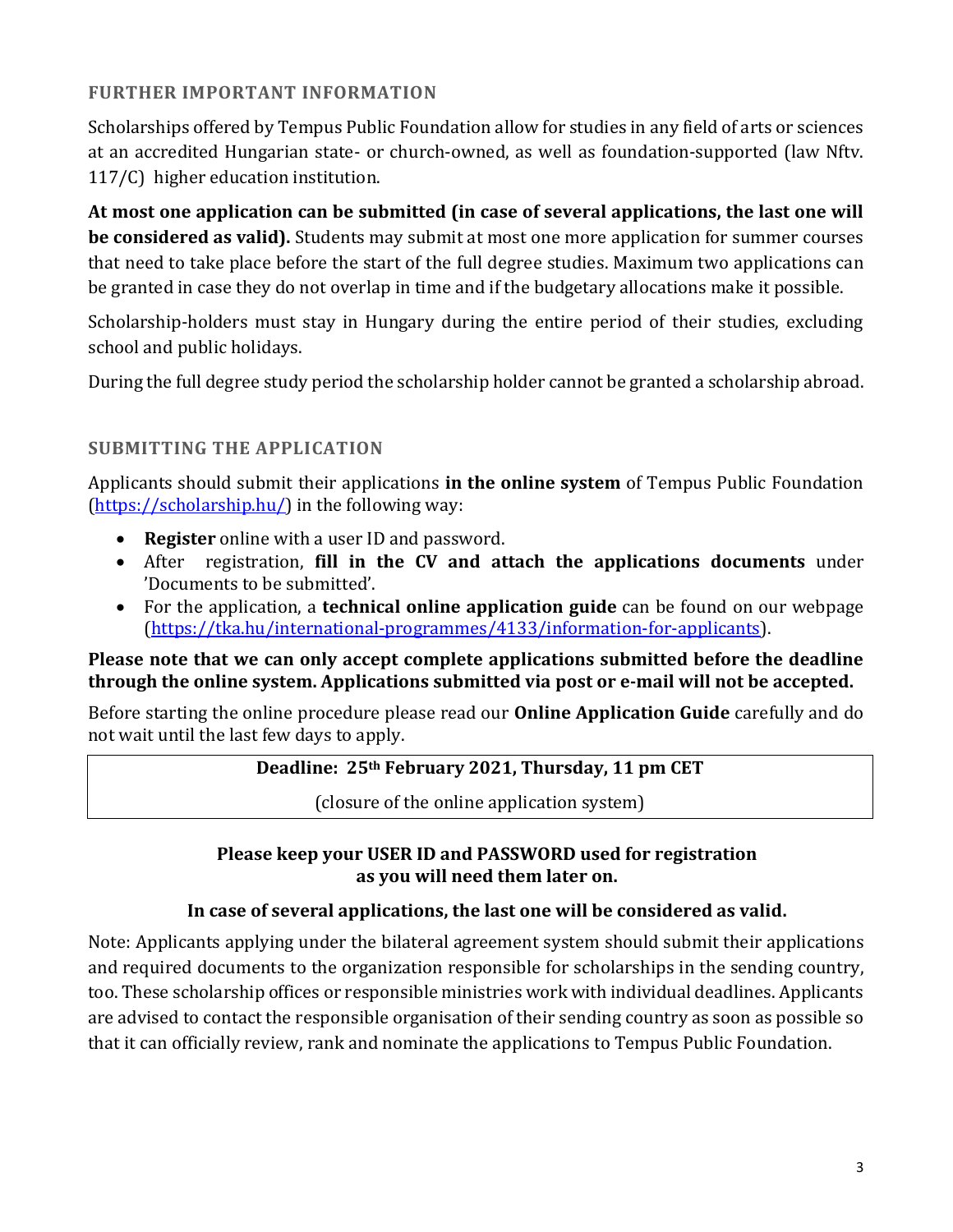## **DOCUMENTS TO BE SUBMITTED**

Applications have to include the below-listed documents.

The language of the **documents** can be **Hungarian, English, French or German**. If they are not written in any of these four languages, their **official Hungarian or English translations** must also be attached. (Documents with the stamp and signature of the issuing institution on letterhead can be considered as official, there is no need to have it translated by a translator office.)

General application documents necessary **for all applicants of full degree studies:**

1. Application form of Tempus Public Foundation (downloadable from the online system). *After signing and dating the document*, it shall be uploaded scanned.

Beyond the above basic application documents for all applicants, other documents necessary **for full bachelor/master studies:**

- 2. Motivation letter minimum 1- maximum 2 pages long
- 3. Copy of highest degree
	- o for bachelor studies: copy of the highest degree/certificate
	- o for master studies: copy of the highest degree
- 4. Proof of Hungarian language proficiency required for the programme (at least B2 knowledge, for example, a language exam certificate, or a certificate issued by the sending institution, foreign Hungarian Cultural Institute, lectorate or consul, written in Hungarian or English).
- 5. Preliminary Acceptance Letter issued by the relevant head of department and international office of a Hungarian higher education institution, dated, stamped and signed on institutional letterhead with contact details. The Letter needs to state that the institution provides the study programme in case the applicant is accepted by the institution should he/she also be awarded by a scholarship by Tempus Public Foundation. The scholarship status is provisional until the **decision about admission** of the respective higher education institution will be submitted to Tempus Public Foundation. (Please, use this form, it is downloadable here: [http://tka.hu/international](http://tka.hu/international-programmes/4133/information-for-applicants)[programmes/4133/information-for-applicants](http://tka.hu/international-programmes/4133/information-for-applicants) )

Beyond the above basic application documents for all applicants, other documents necessary **for full doctoral studies:**

- 2. Precise and detailed work plan minimum 1- maximum 5-pages long (according to the workplan template: [http://tka.hu/international-programmes/4133/information-for](http://tka.hu/international-programmes/4133/information-for-applicants)[applicants](http://tka.hu/international-programmes/4133/information-for-applicants) )
- 3. Copy of the highest degree
- 4. Proof of Hungarian language proficiency required for the programme (at least B2 knowledge, for example, a language exam certificate, or a certificate issued by the sending institution, foreign Hungarian Cultural Institute, lectorate or consul, written in Hungarian or English).
- 5. Publication list (in case the applicant has publications)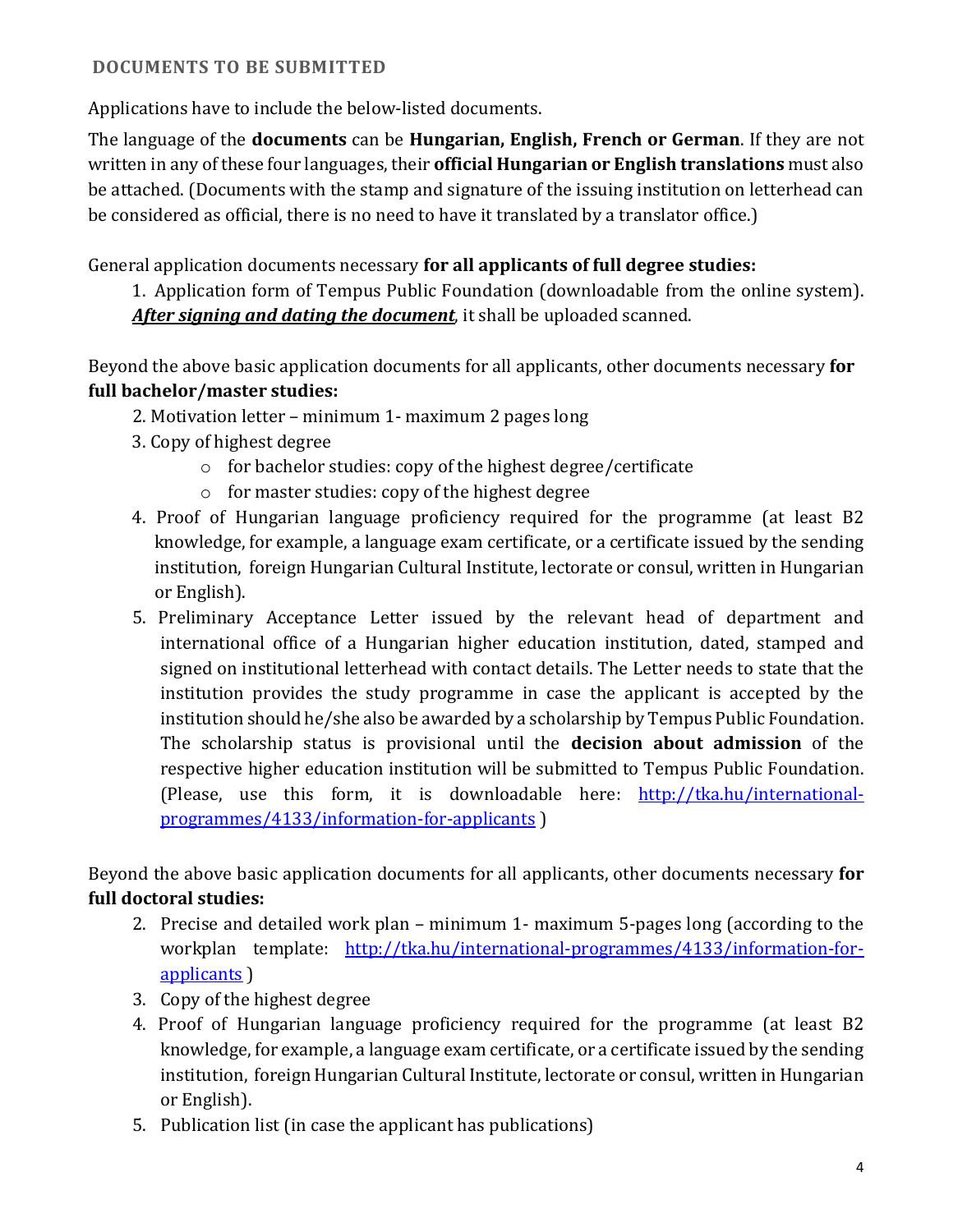- 6. Preliminary Acceptance Letter issued by the head of the doctoral school accredited in Hungary, dated, stamped, signed on institutional letterhead with contact details in which it is stated that the school provides the study programme in case the applicant is accepted by the doctoral school, and if he/she is awarded by a scholarship by Tempus Public Foundation. The scholarship status is provisional until the **decision about admission** by the Doctoral Council of the respective higher education institution will be submitted to Tempus Public Foundation. (Downloadable template, please, possibly use this: [https://tka.hu/international-programmes/4133/information-for-applicants\)](https://tka.hu/international-programmes/4133/information-for-applicants)
- 7. Two Letters of Recommendation from two recognized experts in the relevant discipline with original signature, date, stamp and/or on institutional letterhead with contact details. The signers of the Letters of Recommendations cannot be the same as of the Letter of Invitation. Recommendations older than 6 months cannot be accepted.

# **ART SCHOLARSHIPS**

Applicants for **art scholarships** must attach the following **supplementary** documents uploaded in the field **'Other documents':** 

- $\rightarrow$  Fine and applied artists: documentation of 5 works of art ("portfolio") indicating the date of creation, or the link of the webpage where the works are available.
- Performing artists: the link of the webpage of 3 performances of different styles.

Fine, applied and performing artists may be required by the host university to submit a more detailed portfolio before a scholarship is granted.

**Applicants to Liszt Academy of Music (LFZE),** before preparing and submitting their application, should contact the International Department of the Academy for detailed information on specific opportunities and also ask for a Letter of Acceptance. Contact e-mail: [international.office@lisztakademia.hu,](mailto:international.office@lisztakademia.hu) phone: +36 1 462 4616.

The Acceptance Letters must be signed by the Head of Institution and the Head of Department. Letters signed by teachers only from the department are not accepted.

Applicants should also send their application to Liszt Academy of Music before 15 April besides submitting it to Tempus Public Foundation and – depending on the type of scholarship and programme – they have to send a portfolio or take an entrance examination (for further information applicants should contact the Academy). Applicants should indicate on the application form that they applied for a Bilateral State Scholarship to Tempus Public Foundation at the same time. Since the entrance examinations of Liszt Academy of Music are usually organized at the end of June or beginning of July the positive decision of Tempus Public Foundation is conditional upon successful admission to the Academy.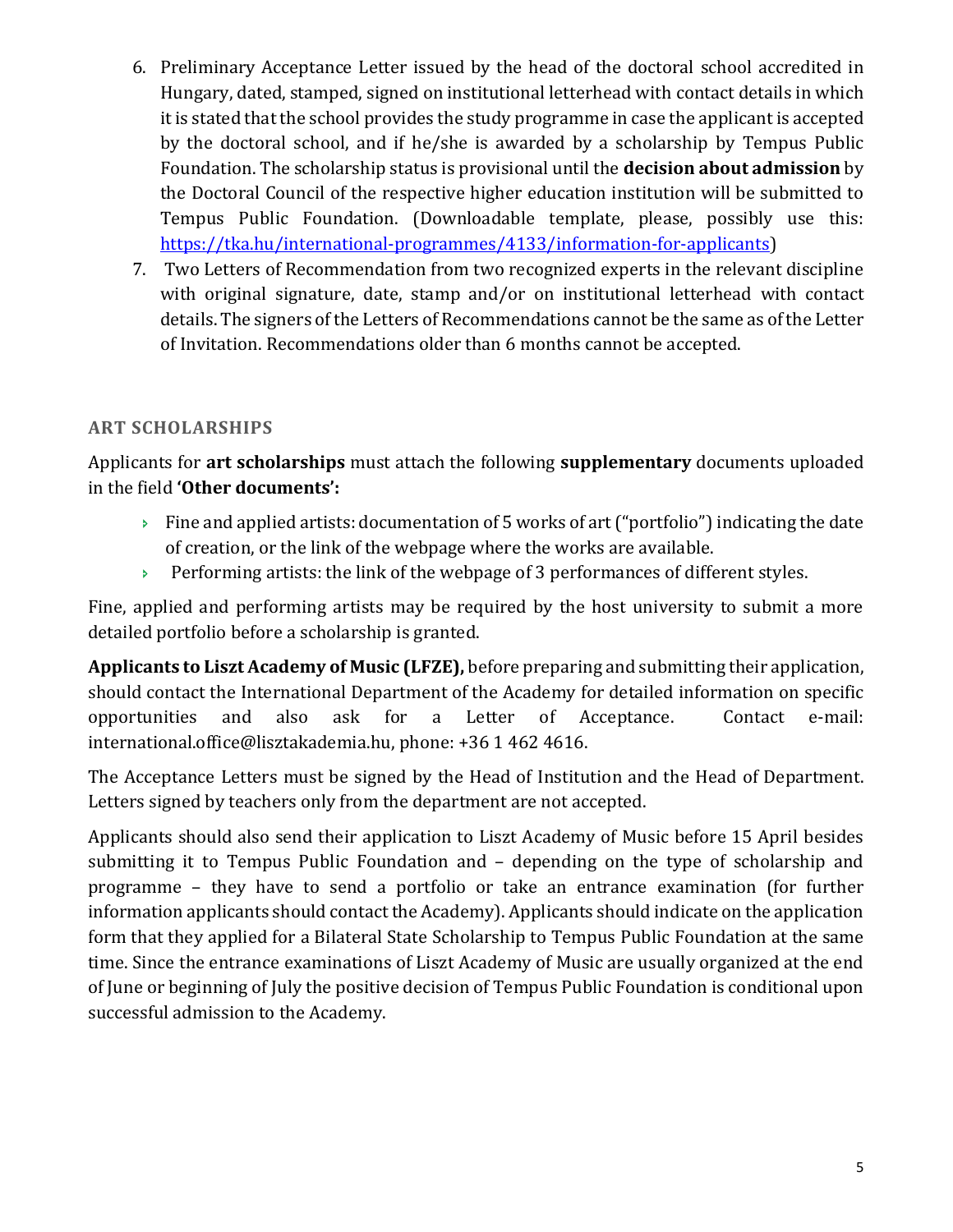#### **APPLICATION PROCEDURE**

The Hungarian party first examines the applicant's eligibility then evaluates applications nominated and ranked by partner offices, as well as individually submitted applications.

After a formal assessment carried out by Tempus Public Foundation, formally correct applications will be evaluated professionally (see, scoring system at the end of this call).

Preference is given to applicants nominated by their sending relation in the selection procedure.

Any kind of undue influence on the professional evaluation or the application procedure cause immediate exclusion from the selection procedure.

Scholarships are granted by the Board of Trustees of Tempus Public Foundation in the name of the Minister responsible for higher education in Hungary.

All applicants (and, in case of nomination, the national/territorial partner offices, too) will be informed of the final result of the application (awarded scholarship/waiting list/rejection) electronically (in special circumstances, by post, too) by Tempus Public Foundation. At the same time successful applicants will be provided with information concerning the terms and conditions needed to organise their stay in Hungary, in May-June 2020. Tempus Public Foundation informs the host institute, as well.

There is no appeal to the decision.

#### **SCHOLARSHIP RATES**

The scholarship is paid to the scholarship-holder by the receiving higher education institution.

Bachelor and master studies:

Stipend: 56 600 HUF/month (not covering the cost of living)

Accommodation: student hostel accommodation depending on the capacity of the university, paid by the scholarship-holder

Doctoral studies:

Stipend: In the 1<sup>st</sup> and 2<sup>nd</sup> year 140 000 HUF/ month; in the 3<sup>rd</sup> and 4<sup>th</sup> year 180 000 HUF/month (not necessarily covering the cost of living)

Accommodation: student hostel accommodation depending on the capacity of the university, paid by the scholarship-holder.

The costs of the study programme are covered by the Hungarian State.

Scholarship-holders who are nominated by their sending relation from the **Czech Republic, Poland and the Slovak Republic receive their stipend from their sending relation**. Hence, the amount of their stipend is set by the respective scholarship offices of these countries.

Travel expenses to Hungary, within Hungary and back to the country of origin are not covered by Tempus Public Foundation.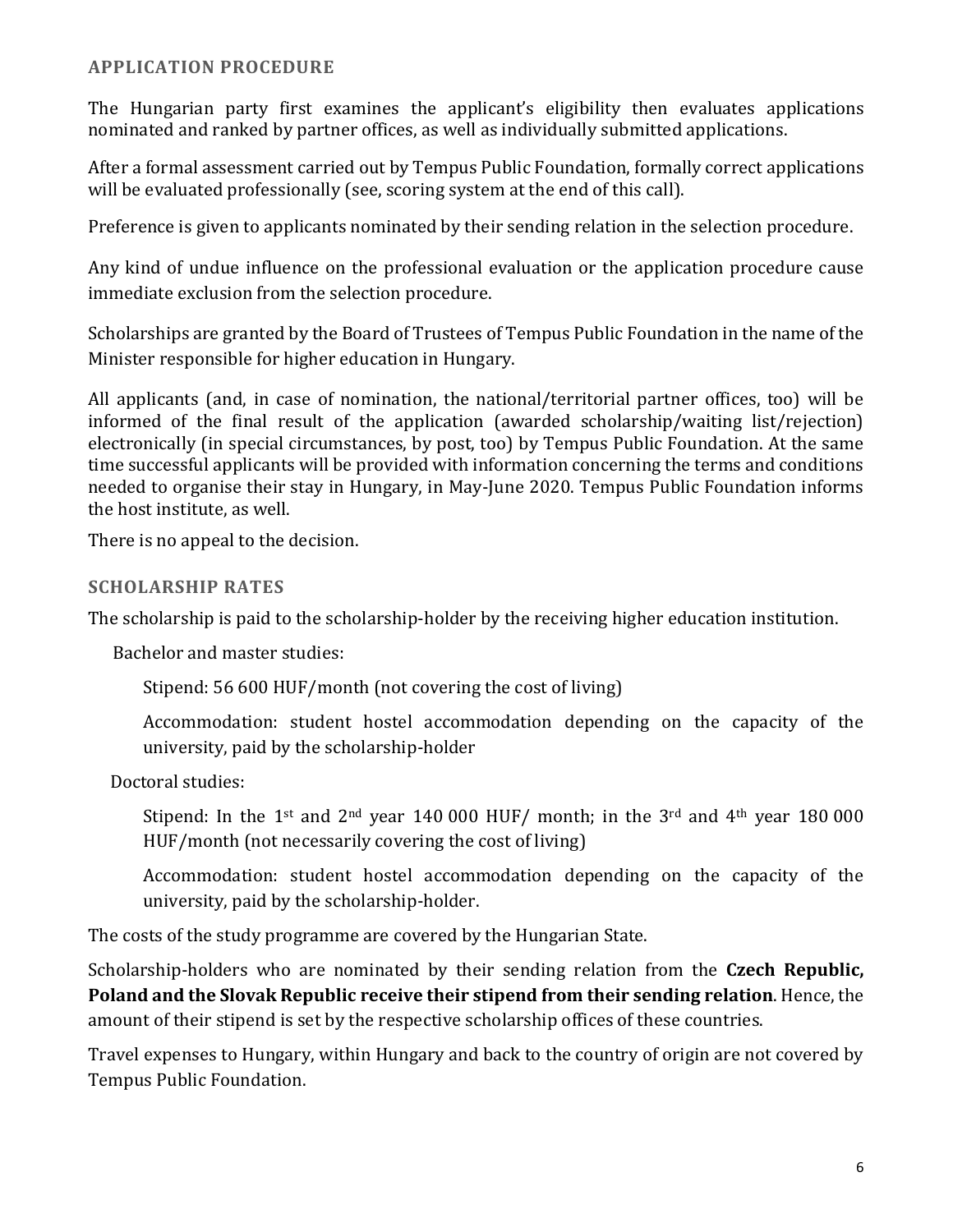### **FURTHER INFORMATION ON FINANCIAL PROVISIONS**

In case of receiving any **other Hungarian-state or EU scholarships** for the same purpose and time period, applicants are not eligible for the Bilateral State Scholarship.

The scholarship is meant to contribute to the living expenses of only one person, it does not necessarily cover all expenses during the scholarship period. Tempus Public Foundation does not provide any financial support for visa fees and any allowance for accompanying persons. Apart from the above-mentioned costs, Tempus Public Foundation cannot ensure any other allowance or support.

# **OBLIGATIONS OF THE SCHOLAR**

Should there be any personal changes in personal data (especially change of permanent address, e-mail address, phone number), the applicant has to notify Tempus Public Foundation immediately.

### **IMPLEMENTATION PERIOD**

The scholarship needs to be started in the academic year 2021-2022. In case the applicant participates in a Hungarian language preparatory course in 2021-2022 and he or she completes it successfully, the full degree study scholarship starts in the following academic year, that is in 2022- 2023.

### **RESIGNATION**

In case the applicant cannot or do not want to start the scholarship within the period approved by the decision of Tempus Public Foundation and he or she wishes to postpone it to the following year, a new application needs to be submitted.

### **ENTITLEMENT TO HEALTHCARE SERVICES**

According to the rules of the European Parliament and Council Regulations 883/2004 (EC) and 987/2009 (EC), scholarship-holders who are citizens of either the European Union, EEA member countries or Switzerland are entitled to healthcare services in medical necessity during their stay in Hungary.

Healthcare services in medical necessity during their stay in Hungary are available for scholarshipholders with the European Health Insurance Card (E111). Medical necessity is determined by the physician who considers the given circumstances. Scholarship-holders should obtain the European Health Insurance Card in their home country prior to the arrival to Hungary.

Further important information: healthcare services can only be provided – according to the equal treatment principle of the European Union - by those healthcare providers that have contractual relations with the National Health Insurance Fund (NEAK). The scholarship holder has to cover the costs of those services that are provided by a private healthcare provider that has no contractual relation with NEAK.

Citizens of all other countries - who wish to stay in Hungary for more than 1 month - are covered for medical treatment in case of sudden illness by the Hungarian party. This insurance does not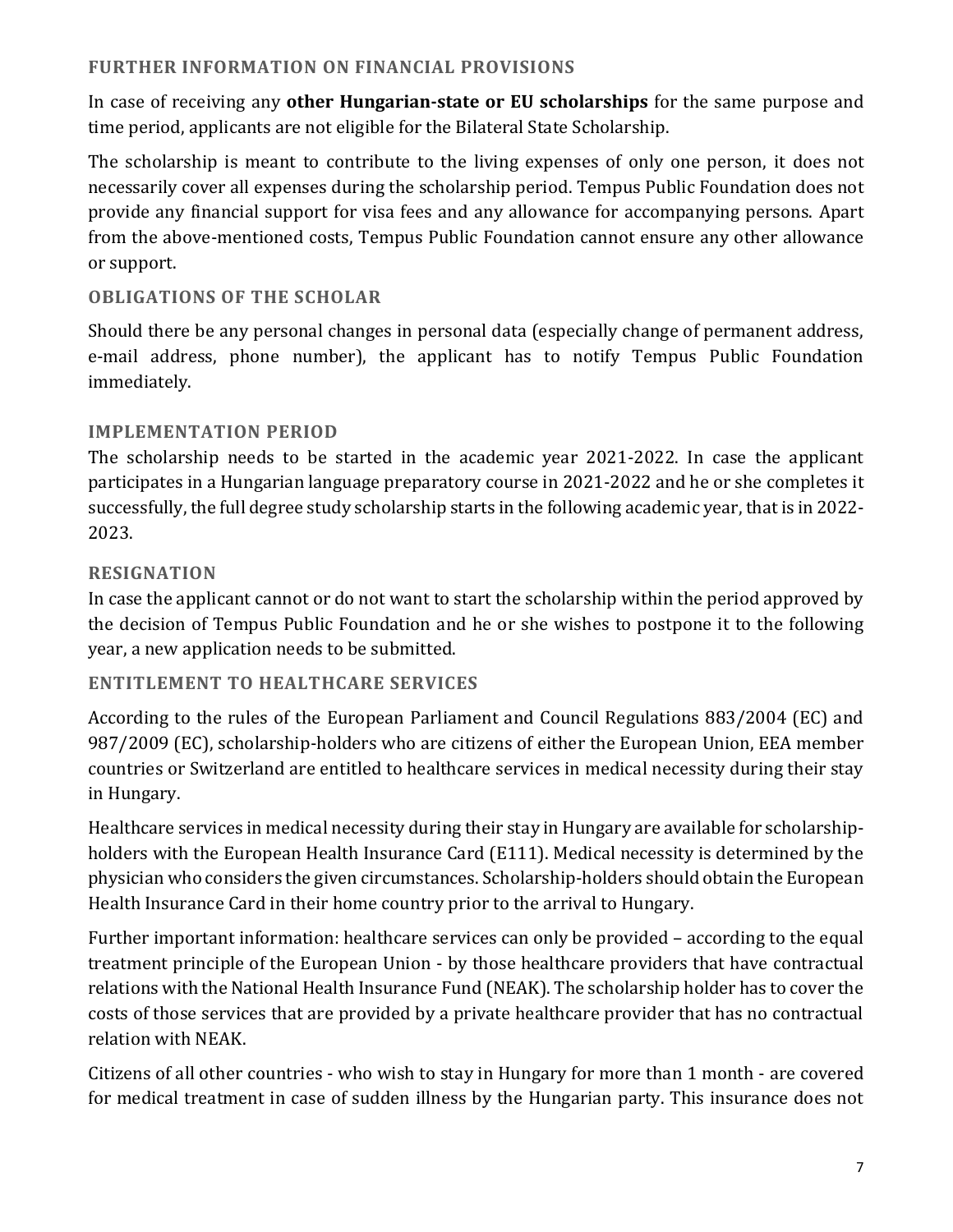cover dentistry services, with the exception of urgent treatments. Health insurance covered by the Hungarian party is only available for scholarship holders under the age of 65.

## **PUBLICATIONS**

The scholar as an author or co-author undertakes to indicate in every Hungarian or foreign publication, thesis and dissertation etc, which was partially or completely a result of the scholarship study, that it was supported by the Hungarian Government.

**CONTACT** Address: 1077 Budapest, Kéthly Anna tér 1. Postal address: 1438 Budapest 70, Postafiók: 508 Web:<https://tka.hu/international-programmes/4133/information-for-applicants> E-mail address: [bilateral@tpf.hu](mailto:bilateral@tpf.hu)

# **SCORING SYSTEM**

Bachelor or master level:

| <b>Evaluation requirements</b>                                  | maximum scores |
|-----------------------------------------------------------------|----------------|
| background of the applicant and relevance<br>of the scholarship | 10             |
| Hungarian knowledge                                             | 10             |
| quality of motivation letter                                    | 10             |
| overall impressions                                             | 10             |
| nominee of the foreign partner                                  | 10             |
| Hungarian-language studies                                      | 10             |
| Total:                                                          | 60             |